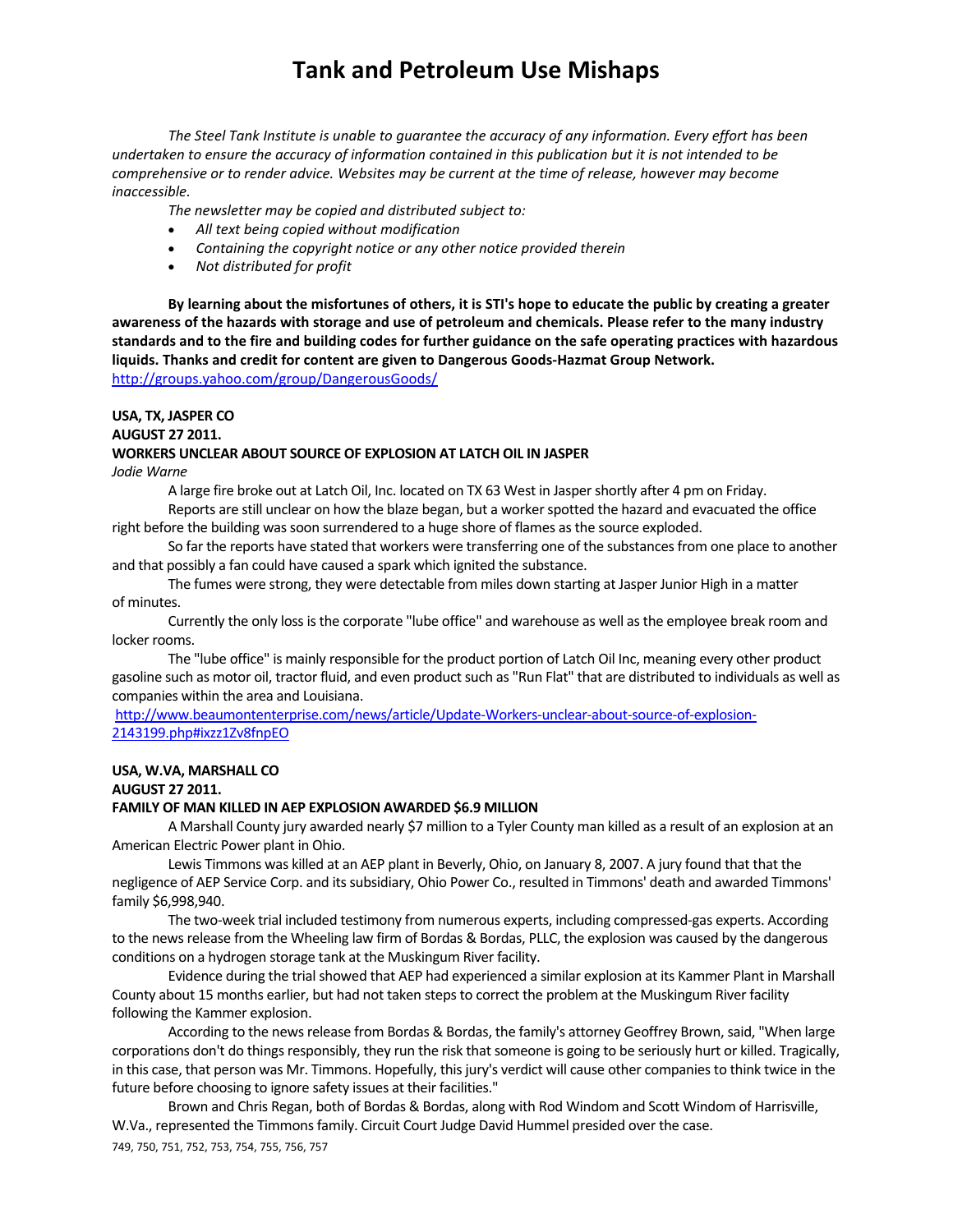This case followed the June verdict returned by a Washington County, Ohio, jury in the amount of nearly \$5.7 million to Drumand McLaughlin of Caldwell, Ohio, who suffered injuriesin the same explosion.

McLaughlin was also represented by Bordas & Bordas and the Windom law firm. Regan stated, "Two juries have now found that AEP acted with conscious disregard for human life in this case. Nonetheless, AEP continues to try to evade responsibility and claim that no matter how bad its behavior, it owes nothing to the victims and should face no punishment. We disagree."

http://www.wtov9.com/news/28990364/detail.html

### **USA, N.C, NEW RIVER AIR STATION AUGUST 27 2011.**

#### **INVESTIGATION CONTINUES IN AIR STATION FUEL SPILL**

*Hope Hodge*

Officials with the New River Air Station said Wednesday that an investigation into a mid-August fuel leak is still pending, though plans for restoration of the affected region are underway.

The Aug. 9 spill, caused by a leak in a fuel pipeline at the air station, deposited more than 8,000 gallons of fuel in surface water and dirt before the problem was discovered. Using oil-absorbing booms and vacuum trucks, air station officials recovered much of the fuel, dredging up more than half the spilled amount within 24 hours of the incident.

On Aug. 16, the air station announced it had recovered 8,040 gallons of fuel and was transitioning from recovery efforts to restoration of the affected area.

Air station spokesman Staff Sgt. Robert Fisher said two companies, Osage Environmental and O&D Environmental, had been contracted complete the restoration.

"We contracted them to excavate and remove contaminated soils and vegetation from the ditches and then restore those areas with clean soils," he said.

Fisher said it was unclear when the work would be complete, as timelines were tentative pending the arrival of Hurricane Irene.

Meanwhile, he said, an investigation into the cause of the leak has yet to return any answers.

Fisher said information would be released when the investigation was complete.

The fuel line wasinspected and restored to full operation within a week of the spill, following containment of the leaked fuel. Officials said there was no risk of the spill affecting air station drinking water, because of the distance of the spill location from active wells.

http://www.enctoday.com/articles/air‐94326‐jdn‐fuel‐station.html

### **USA, N.Y, RYE AUGUST 30 2011.**

#### **RYE APARTMENTS MAY BE UNINHABITABLE FOR WEEKS AFTER 7,000‐GALLON OIL SPILL**

#### *Ned P. Rauch*

A fuel tank that ruptured at the Highlands apartment complex in Rye during the flooding from Tropical Storm Irene spilled as much as 7,000 gallons of oil and will likely keep residents out of their homesfor weeks.

Officials told residents Monday that they could not return to the damaged building for now.

"How do Istart over?" tenant Jennifer Meehan said. "I have nowhere to go."

The building, on Highland Road between Wappanocca Avenue and Purchase Street, has 99 residential units and three businesses.

On Monday morning, the waters had receded, but the fuel, as a single sniff of the air made immediately clear, remained.

Heather McGill, spokeswoman for the Department of Health, said that before tenants can return, the building must be decontaminated and its crippled electrical system repaired. Gill said it could take several weeks for residents on the upper floors to be able to move back in; for residents who live in 10 units directly affected by the oil spill, the cleanup could take much longer.

McGill said the state will work with the building's owners to see that tenants receive lodging while their apartments are repaired.

As for the fuel oil, McGill said the heavy rains dissipated it before it reached the Long Island Sound.

Ralph Della Cava, one of the building's owners, said management would take its direction from the Department of Health. He referred questions to his partner, Robert Cohen, who did not return a message.

749, 750, 751, 752, 753, 754, 755, 756, 757 Residents criticized the management for its response to the flood and oil spill and also for allowing people to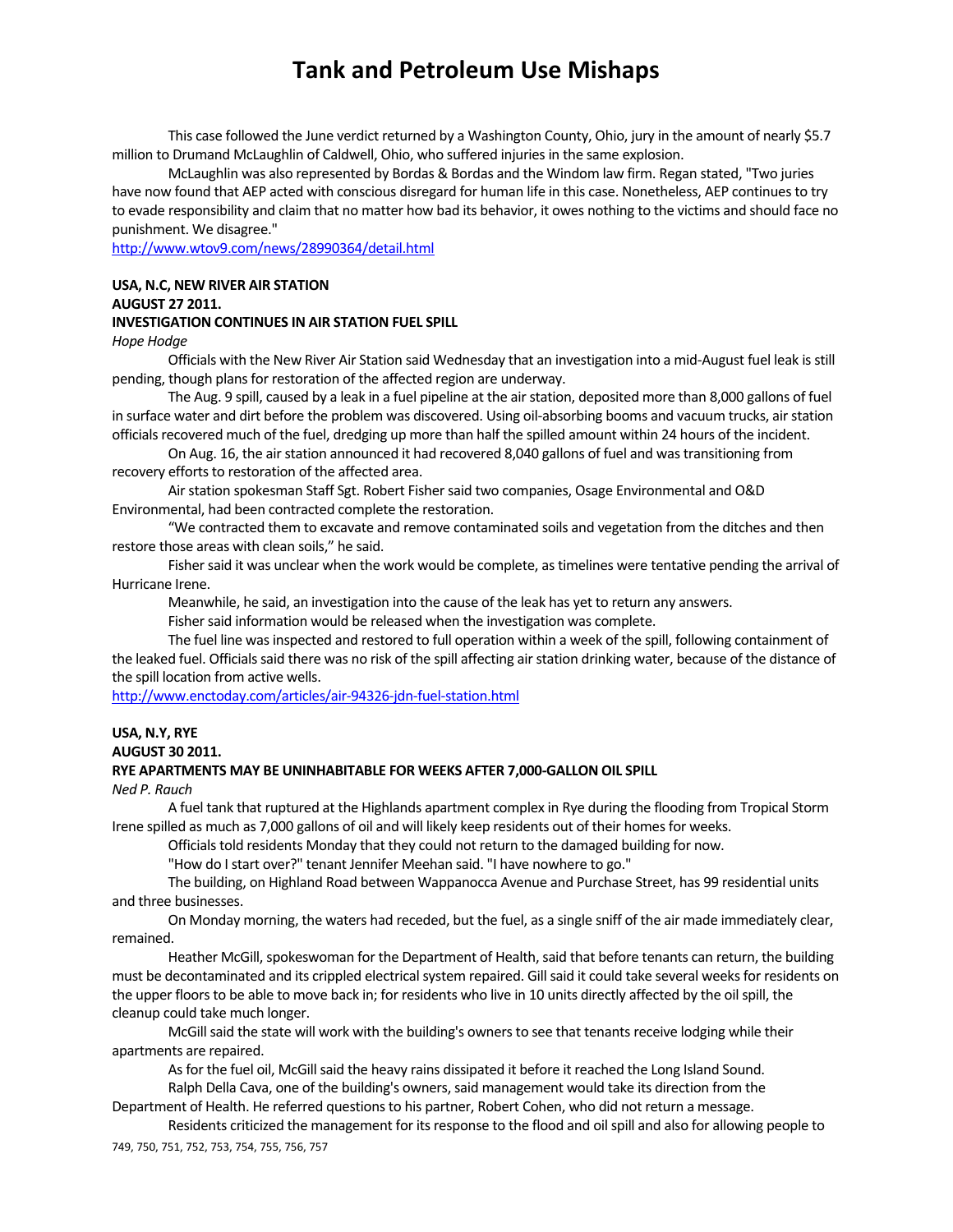live in apartments below ground level. They said prior floods showed those apartments were vulnerable and Irene proved it.

The waterline in Meehan's apartment was higher than 6 feet up the wall. Her furniture and refrigerator were piled in a corner, and her belongings were scattered throughout.

Meehan, a nurse practitioner, had to crawl out through a window at 6:45 a.m. Sunday because the electronic locks on her doors would not open.

Asked what she left behind, she answered, "Everything."

http://www.lohud.com/article/20110830/NEWS02/108300320/Rye-apartments-may-uninhabitable-weeks-after-7-000‐gallon‐oil‐spill

#### **USA, N.J, MAHWAH AUGUST 31 2011.**

#### **LEAKED FUEL IN RAMAPO RIVER SETS OFF CONCERNS**

*Stephanie Akin, Shawn Boburg and Allison Pries*

A flooded diesel and home heating oil facility acrossthe New York border leaked fuel into the Ramapo River Sunday and Monday, setting off health and environmental concerns and causing downstream residents to complain of overpowering fumes.

"The stench is amazing," said Oakland Mayor John P. Szabo. "I'm worried about the health effects of prolonged exposure to this."

Estimates varied, but some officials said well over 10,000 gallons of diesel fuel, home heating oil or both could have leaked into the river.

Officials traced the spill to SOS Xtreme Comfort, a riverside fuel company in Tuxedo, NY. The facility was severely damaged after a dam in Arden, N.Y., was breached during the heaviest part of Irene.

Geoff Welch, chairman of the non-profit Ramapo River Committee, said he smelled the fuel and saw the slick while he was taking pictures of the river Sunday in Sloatsburg, just downstream of the spill.

"I'm very worried," he said. "It's the worst spill I've seen in the river."

Welch, who has testified in court cases as an expert on the river, said such contamination could harm the river's ecosystem, linger in sand and gravel deposits, and leach into municipal water supplies through wells that service Oakland, Mahwah and Pompton Lakes.

Officials from the New York Department of Environmental Conservation were studying oil storage tanks and trucks on the property Monday to determine how much fuel had been lost, Tuxedo police Chief Patrick Welsh said.

"They're trying to rule out everything, to rule out the worst possible scenario and hope for the best," he said. Welsh said the leak had stopped, but a New York DEC official at the scene, who declined to give his name

because he was not authorized to speak to the media, said it was still leaking. Mahwah police Chief James Batellisaid one of his officers wastold 10,000 to 15,000 gallons of diesel fuel had spilled into the river.

A spokesman for the DEC said the agency observed six, 3,000‐gallon tankersthat were empty and several smaller tankers parked in an area where flood waters had receded. "We are still gathering information," Michael Bopp said, adding that its unclear whether any of the tankers had fuel in them prior to being submerged in floodwaters.

More than a dozen tractor trailers were parked on the grounds Monday evening, one of them jackknifed against another. Another truck swept away by the flood waters was pressed against a large fuel storage tank.

General manager Al Silberlicht said about 30,000 gallons of fuel oil and diesel fuel were stored on this site. Robert Spiegel, one of the company owners, said the leak was "relatively small," and that Hazmat teams on the property had told him it was smaller than they expected.

"We know the limited amount [of fuel] we had in each tank," he said. "We weren't storing that much product."

He said three trucks that were in the flood were empty because they had made deliveries on Saturday. Other trucks loaded with diesel fuel or heating oil were hit by water, but their seals remained intact, he said.

Silberlicht said the company had operated the Tuxedo facility since 1976 and had never experienced such extensive flooding.

Residents acrossthe river from the facility were skeptical of accountsthat downplayed the spill.

Kristian Matthews and other area residents said they could smell strong gas fumes in their homes, some of which they said came from floodwaters that had entered their basements. One woman said it made her feel sick, and Matthews said he felt a burning sensation in his eyes.

749, 750, 751, 752, 753, 754, 755, 756, 757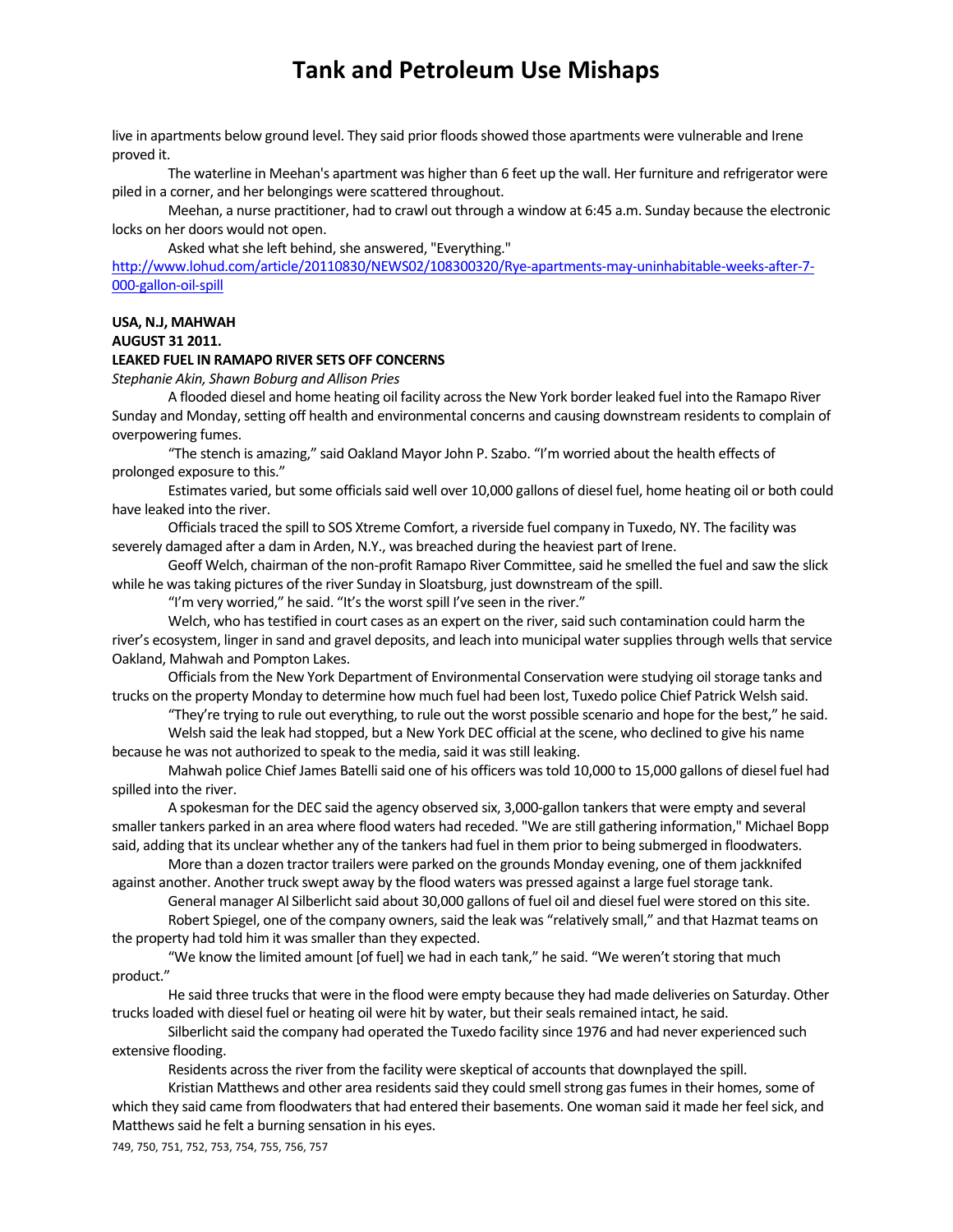A quarter mile downriver, residents pointed to two large oil tanks that had lodged in a flooded area of the woods. One was a 3,000 gallon red tank, and the second, a white tank printed with "S.O.S." and "Diesel Max," was a 500-gallon tank. The smell of gasoline was so strong near the tanks that several residents said they could not stand in the area longer than a few minutes.

Ramiro Cruz said he saw an additional three tanks floating down the river Sunday.

"This morning, we had to close the windowsto our house because it wasso bad," he said.

Michelle Micklos said when she woke up Monday morning, "All I smelled was diesel."

New Jersey officials began receiving reports of the smell Monday morning. Bergen County Hazmat Team Supervisor Jim Taradash said they sent two first responders to the Tuxedo facility after receiving several complaints.

"We are continuing to monitor the situation," he said.

An official from the New Jersey Department of Environmental Protection was also traveling to the Tuxedo facility Monday afternoon to investigate, DEP spokesman Larry Hajna said. He added that New Jersey officials could do little to contain the spill on this side of the border until the flooding subsided.

"It will have to just run its course down the river and dissipate with the flood waters," he said.

He advised anyone experiencing odors or physical sensations associated with the smell to stay away from the

river.

The smell itself was warning enough forsome Oakland and Mahwah residents.

Howard Wisse, whose Glen Gray Road house in Oakland was still submerged Monday, admonished his young son for attempting to dip a toe in the flood waters.

"Get back!" he said. "I don't want you in there! You can smell home heating oil everywhere!"

Officials said they were assessing health risks from the spill and those in Mahwah said they would turn off municipal water wells along the river as a precaution.

Local environmental experts said even small amounts of fuel could cause major damage.

"When you have oil tanks leaking into the river, you can have quite a bit of health impacts," said Jeff Tittel, director of the New Jersey chapter of the Sierra Club. "It can get into water supplies, fisheries, into people's homes. You can have major problems."

http://www.northjersey.com/news/082911 Possible oil spill in Ramapo River.html?page=all

## **USA, N.J, TRENTON**

**AUGUST 30 2011.** 

### **HURRICANE IRENE RUPTURES 9 FUEL TANKS ACROSS N.J.; COULD PRODUCE LOCAL POLLUTION** *Leslie Kwoh*

The state Department of Environmental Protection said today it is monitoring at least nine fuel tanks that ruptured as a result of Hurricane Irene.

Most of the leaking storage tanks, located across Bergen, Middlesex and Union counties, are privately owned and thus smaller than commercial containers, said department spokesman Larry Hajna.

"If they leaked, there would be pollution either in the ground or in the water, but the effects would be localized," he said.

The tanks are a mix of underground and above‐ground containers. Hajna said he could not be more specific about the locations of the containers, but stressed that the situation was far from severe.

"It's actually a surprisingly low number, considering the amount of flooding that's going on," he said.

However, leaking tanks — or sewage, for that matter — aren't the only safety concern after a big storm like Hurricane Irene, according to Jeff Tittel, director of the New Jersey chapter of the Sierra Club.

Rising flood waters can also transport a "witch's brew of chemicals" from contaminated sitesinto the waterways, impacting wildlife and drinking water supplies, he said.

"There could be a lot of environmental damage," he said.

In the long term, Tittel said the state should look into options that would reduce the potential for flooding, such as buying up flood-prone properties, restoring flood plains by natural means, and limiting upstream development. http://www.nj.com/news/index.ssf/2011/08/hurricane\_irene\_ruptures\_9\_fue.html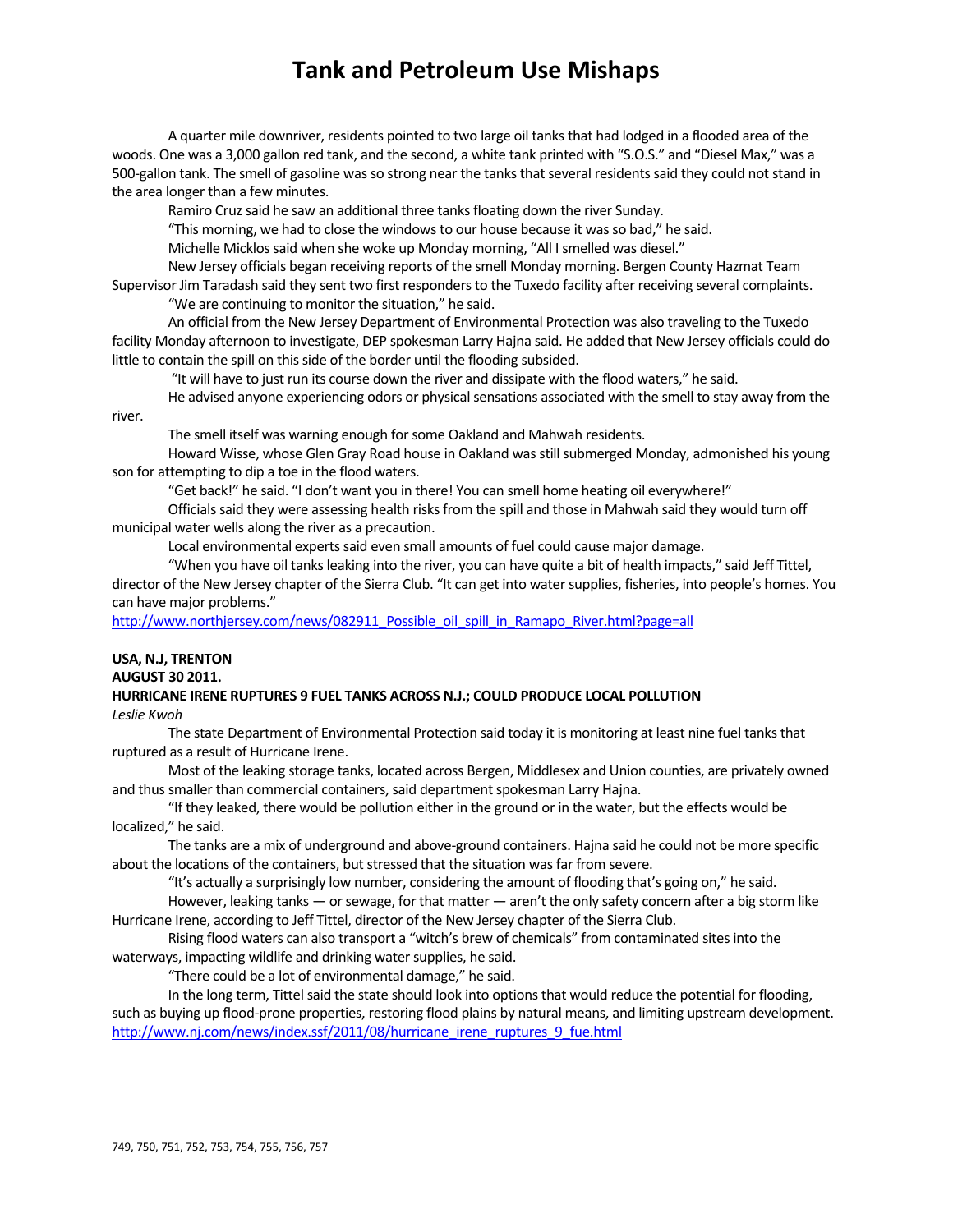### **USA, WYO, CONVERSE CO AUGUST 30 2011.**

### **3 WORKERS KILLED IN EXPLOSION AT WYOMING PRODUCTION SITE**

*Ben Neary*

All three workers killed in an oilfield explosion in eastern Wyoming were men, and all three died at the scene of the latest deadly workplace mishap in the state, authorities said Tuesday.

The blast occurred Monday at an oil production site on a private ranch, about 50 miles northeast of Casper. It came as the men worked on a fuel line supplying a heater treatment facility that separates oil from water as

the materials are pumped from the ground, said Dennis Neill, spokesman for Samson Resources Co. in Tulsa, Okla.

The blast sparked a 10-acre fire before it was brought under control.

The names of the men killed have not yet been released.

Wyoming, a top energy-producing state, for years has ranked among the highest states in terms of per capita workplace fatalities.

Last summer, Wyoming lost its title to Montana as the deadliest state in the nation for workers, largely due to a slowdown in Wyoming's gas industry.

In July, a newly built gas pipeline exploded in northeastern Wyoming. No one was hurt, but the blast could be heard 10 miles away and left a 50‐foot‐long trench in the ground.

The Wyoming Department of Workforce Services reported last week that the number of occupational fatalities in the state rose to 34 last year — an increase of nearly 79 percent from the prior year. Of those 34 deaths, 10 were in the natural resources and mining sector.

A bill that would have increased employer penalties for workplace safety violations was rejected early last year in the Wyoming State Senate. Then-Gov. Dave Freudenthal had urged passage of the bill, which was supported by industry groups.

The workersin Monday's blast were employed by a contractor that Samson had hired to bring an oil well back into production at the site, Neill said. The well wasn't involved in the explosion or the fire on the Hornbuckle Ranch.

J.D. Danni, manager of the Wyoming Occupational Safety & Health Administration program, said Tuesday that Samson hasn't received any citations from the state in recent years.

Converse County Sheriff Clint Becker said Tuesday he didn't believe there were any witnesses to the explosion, and there was no word yet on what caused it.

Becker said the workers were men who died at the scene. He said forensic work will be needed to determine their identities.

Neill declined to name the company that employed the workers. Samson officials were traveling to the area on Monday and state and federal investigators were on the scene, he said. The company planned to issue another statement Tuesday.

"Obviously we're very concerned about the family and friends in this situation," Neill said.

The state of Wyoming is investigating the blast through its Department of Workforce Services.

Dannisaid his office hastwo investigators on the scene to determine the cause of the explosion and whether any workplace safety violations contributed to it.

http://www.suntimes.com/news/nation/7368414-418/blast-at-wyoming-oil-production-site-kills-3-workers.html

## **CHINA, DALIAN**

## **AUGUST 31 2011.**

### **FIRE AT DALIAN OIL REFINERY RAISES TENSIONS IN CHINA**

A major Chinese petrochemical hub in the northwestern city of Dalian suffered itsfifth majorsafety incident in just over a year on Monday, further ratcheting up tensions with environmental protesters.

In the latest incident, a fire in a diesel tank at an oil refinery belonging to Chinese state oil major PetroChina sent clouds of black smoke billowing into the sky, filling the air with the pungent smell of burning oil, witnesses reported.

The fire comes two weeks after Dalian was rocked by a 12,000-strong demonstration demanding the closure of a chemical plant which had threatened to discharge toxic gasesinto the air after its protective sea wall was breached by a typhoon.

The fire at the PetroChina refinery, the company'slargest with a total crude refining capacity of 410,000 barrels a day, comes barely a month after another fire in the same facility that took firefighters six hours to bring under control on July 16.

749, 750, 751, 752, 753, 754, 755, 756, 757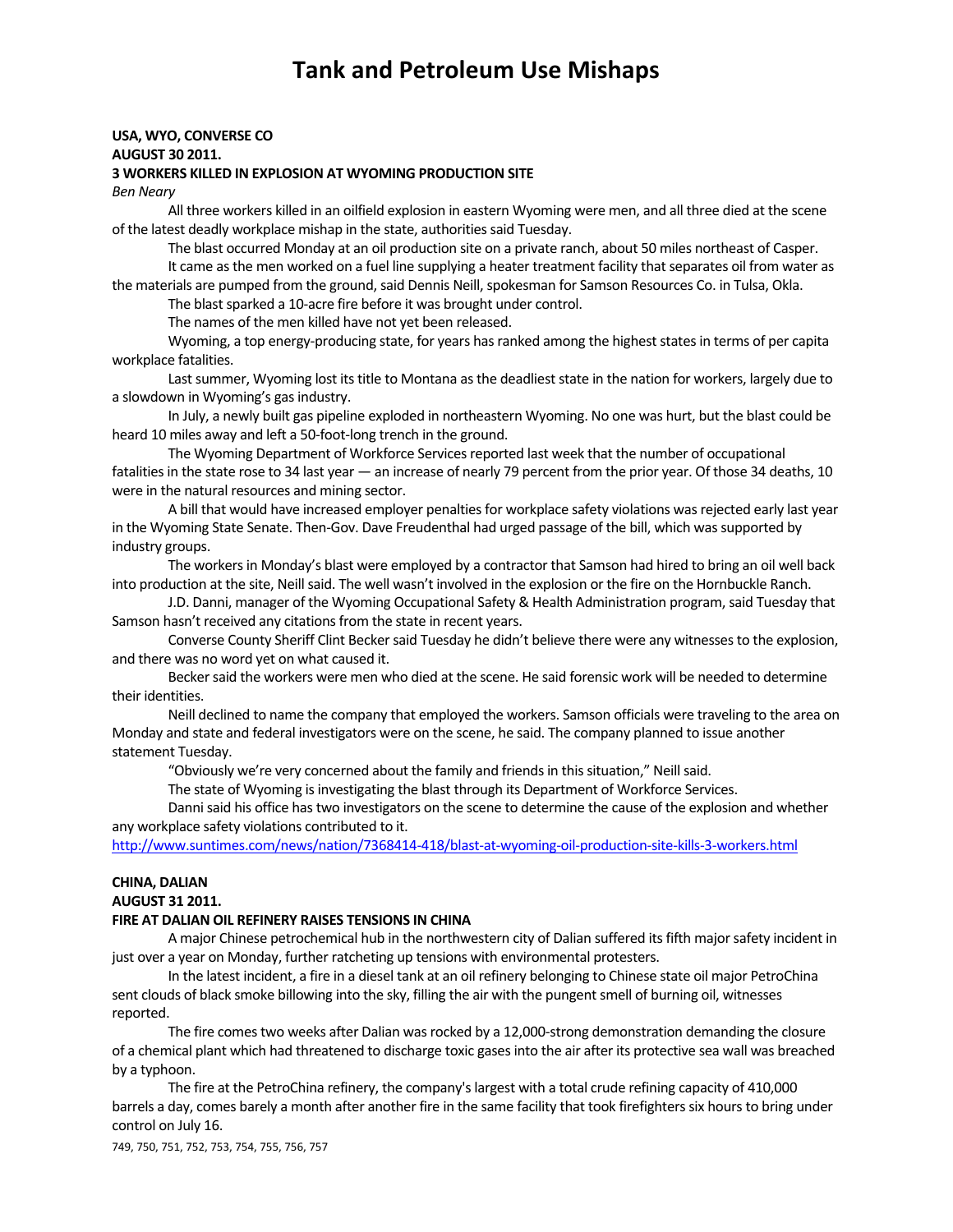And in October last year PetroChina workers caused another blaze as they were dismantling an oil tank that still had fuel left inside it, Bloomberg news reported at the time.

The latest fire also comes barely a year after an explosion at a PetroChina oil storage depot in Dalian's Xingang port on July 16 2010 caused China's worst ever oil spill, sending 1,500 metric tons of into the Yellow Sea, forcing the port to close the blaze was brought under control.

PetroChina later said the latest fire, which broke out at 10am in its No. 875 diesel tank, had been brought under control by 1.20pm local time, without causing any pollution or injuries to workers or firefighters.

However the fires is the latest in a litany of disasters and near-misses that have seriously dented public confidence in Dalian's petrochemical complexes which is one of northwestern Liaoning Province's main drivers of economic growth.

Pictures and descriptions of Monday's fire soon sprang up online, with censors moving to delete some of the photographs as online users posted angry comments about the risks posed by Dalian's petrochemical industries.

"My parents live in Ganjing district, I asked them and they said they saw dense smoke billowing, they could see it from their home," said online user 'Star Crazy', "The fire engines and police cars were going by continuously, there were pungent smells in the air." Others openly raised questions about the safety culture at the plant. "Is Dalian the city with highest danger index in China?," asked 'Easy Uncle', while otherssaid that human error, not bad luck was behind the spate of accidents.

Recalling Dalian's narrow escape earlier this month when the protective wall of a paraxylene (PX) plant had to be hastily repaired after it was breached by high waves, another commenter, 'Warm Autumn Baby', wondered if Dalian's luck was running out.

"No doubt this is a man-made disaster. This plant is a potential safety hazard, or why else would the fire disasters be so frequent?" he wrote, "Don't blame the God for everything: last time the Meihua typhoon passed Dalian, God was already very kind to the people of Dalian."

http://www.telegraph.co.uk/news/worldnews/asia/china/8729456/Fire-at-Dalian-oil-refinery-raises-tensions-in-China.html

### **LIBYA, RAS LANUF AUGUST 31 2011. TANK BURNS AT LIBYA'S BIGGEST OIL TERMINAL**

*Alexander Dziadosz*

Libya's largest oil terminal has been damaged during fighting between rebels and forces loyal to Muammar Gaddafi, oil workers and witnesses said,

A Reuters witnesssaw flames and black smoke spurting from a tank at the Es‐Sider oil terminal, which loaded an average of about 450,000 barrels per day before the uprising against Muammar Gaddafi began in February.

"One tank is on fire now, and we expect it will be damaged completely," one oil worker who declined to be named said, adding he believed it was hit by a rocket in the last four days.

The extent of the damage was not immediately clear, and no one at the Waha Oil Company, the state‐owned firm that controls the terminal, was immediately available to comment.

The oil worker, who had come to survey the damage, said two fires had been extinguished already and no one was currently working in the terminal, which has a storage capacity of 6.3 million barrels of crude.

Waha is owned by Libya's National Oil Corporation in a joint venture with U.S. firms ConocoPhillips, Marathon and Hess Corp, according to information previously published on its website.

It operates four main oil fields - Waha, Dahra, Samah, and Gialo - the website, which was down on Tuesday, previously said.

The Es-Sider terminal, about 180 km from Sirte on Libya's eastern coast, stores oil pumped from the Sirte Basin containing fields operated by French oil major Total and Italian oil firm Eni.

Abdeljalil Mayouf, an official at rebel oil firm AGOCO,said the tank at Es‐Sider had been hit during fighting between rebels and Gaddafi forces within the last few days.

"The tank is still on fire. It was shot maybe three days ago," he said.

An announcement on Sunday that AGOCO would be able to export crude from its Tobruk terminal by the end of September had raised hopes for a quick resumption of Libyan exports.

The National Transitional Council, Libya's de facto government after Gaddafi's forces were expelled from most of the capital Tripoli last week, is struggling to revive the oil- and gas-based economy.

749, 750, 751, 752, 753, 754, 755, 756, 757 Revenues from the industry will be vital as the council tries to pay salaries, restore basic services and impose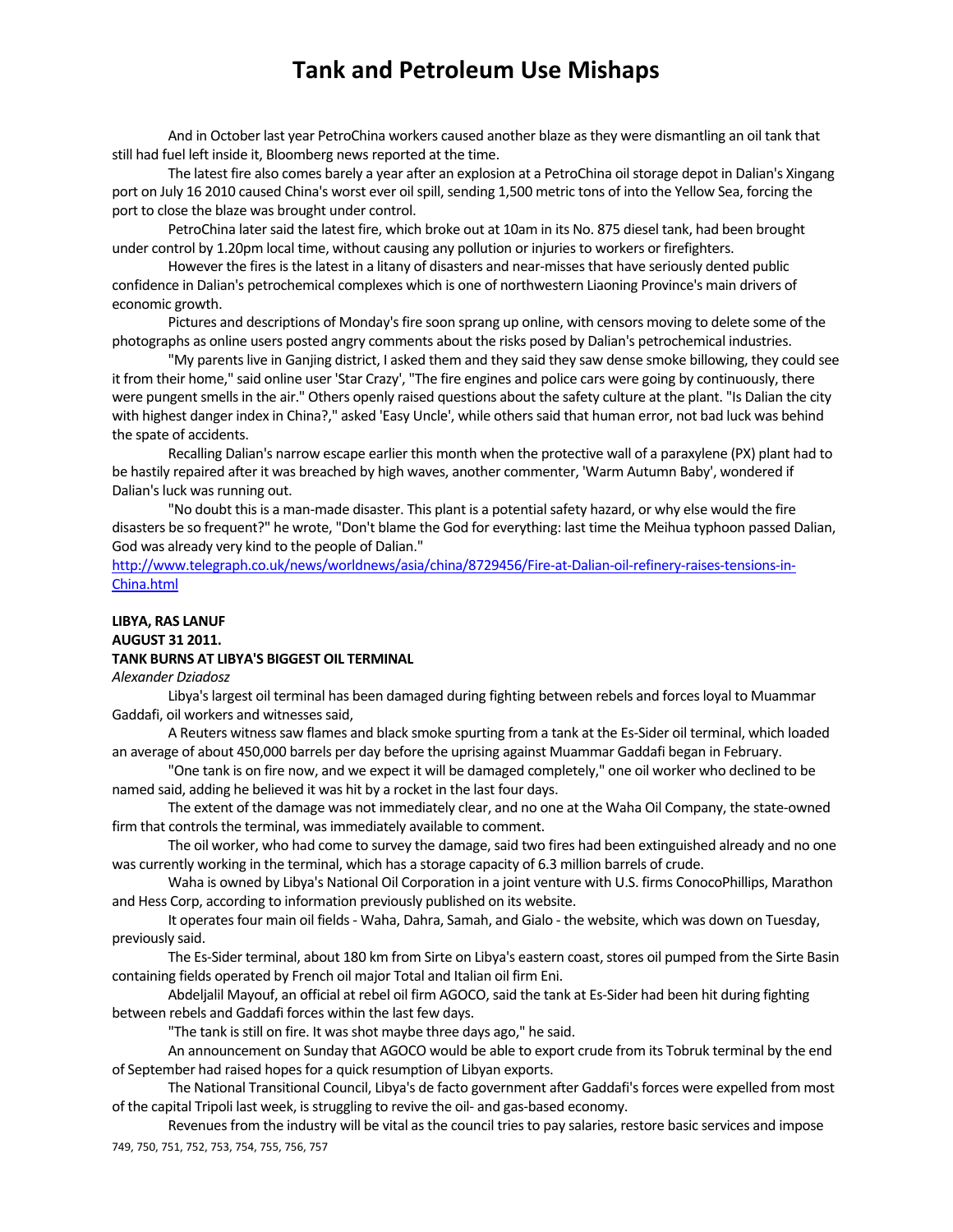order across the vast, war-battered country more than six months after the revolt against Gaddafi's four-decade rule began.

A damaged tank at the Brega export terminal was also still spewing flames and black smoke on Monday. http://www.reuters.com/article/2011/08/30/us‐libya‐oil‐tanks‐idUSTRE77T1JZ20110830

## **USA, N.Y, SCHOHARIE COUNTY SEPTEMBER 1 2011. IRENE CALLS DEC TO FUEL TANK SPILLS**

### **FLOODWATERS LIFTED AND TIPPED OVER A 60,000‐GALLON TANK AND TWO 20,000‐GALLON TANKS** *Nancy Sanders*

New York state's environmental chief says crews have their hands full cleaning up fuel and other spills following Tropical Storm Irene, including a big one in Schoharie County that sent diesel, gasoline and other fuel spilling from massive tanks. Environmental Conservation Commissioner Joe Martens toured the site Tuesday where floodwaters lifted and tipped over a 60,000-gallon tank and two 20,000-gallon tanks at a storage site in the town of Schoharie, 26 miles west of Albany. Contractors vacuumed up what they could at the rural Ottman and Enders facility. But officials don't know yet how much fuel escaped or how far it spread. Some may have gone into nearby Schoharie Creek. Martens says his agency has responded to 430 spills big and small since midnight Sunday, including at homes where flooding affected tanks.

http://www.wivb.com/dpp/news/new\_york/irene-calls-dec-to-fuel-tank-spills

### **USA, NE, NEWPORT SEPTEMBER 4 2011. UNDERGROUND DIESEL TANK EXPLODES AN UNDERGROUND DIESEL TANK IN NEWPORT, NEBRASKA EXPLODED, DESTROYING PART OF A CONVENIENCE STORE PARKING LOT.**

*Owen Jensen*

Pretty amazing.

That's about the only way to describe what happened at Sunny's convenience store and gasstation in Newport, Nebraska.

Around 3 in the morning Friday, an underground diesel tank exploded, blowing apart a section of the concrete parking lot, leaving a gaping hole.

Big chunks of concrete were thrown for several feet.

No one was hurt. In fact, no one was even around when it happened.

But Newport Fire Chief Kurt Micheel lives close by and heard the blast. Describing the crater caused by the explosion, Micheel told 1011 News, "It blew approximately a 20' by 20' hole probably 8 to 10 feet deep."

The explosion happened during a fierce lightning storm. One theory isthat a bolt of lightning may have set off the spark that caused the explosion.

"It'sjust a possibility that the lightning followed a ground wire that would be all tied together and could've possibly ignited the spark in the tank."

The store was not damaged and remains open.

Cleanup crews were called in to soak up some leaking fuel. Apparently the tank was near empty when it exploded. Some nearby tanks may have been damaged as well.

As for the blast, "Oh yes, it shook the windows, rattled the dishes in the cupboards...it was a pretty intense explosion," said Micheel.

http://www.1011now.com/home/headlines/Underground\_Diesel\_Tank\_Explodes\_129167023.html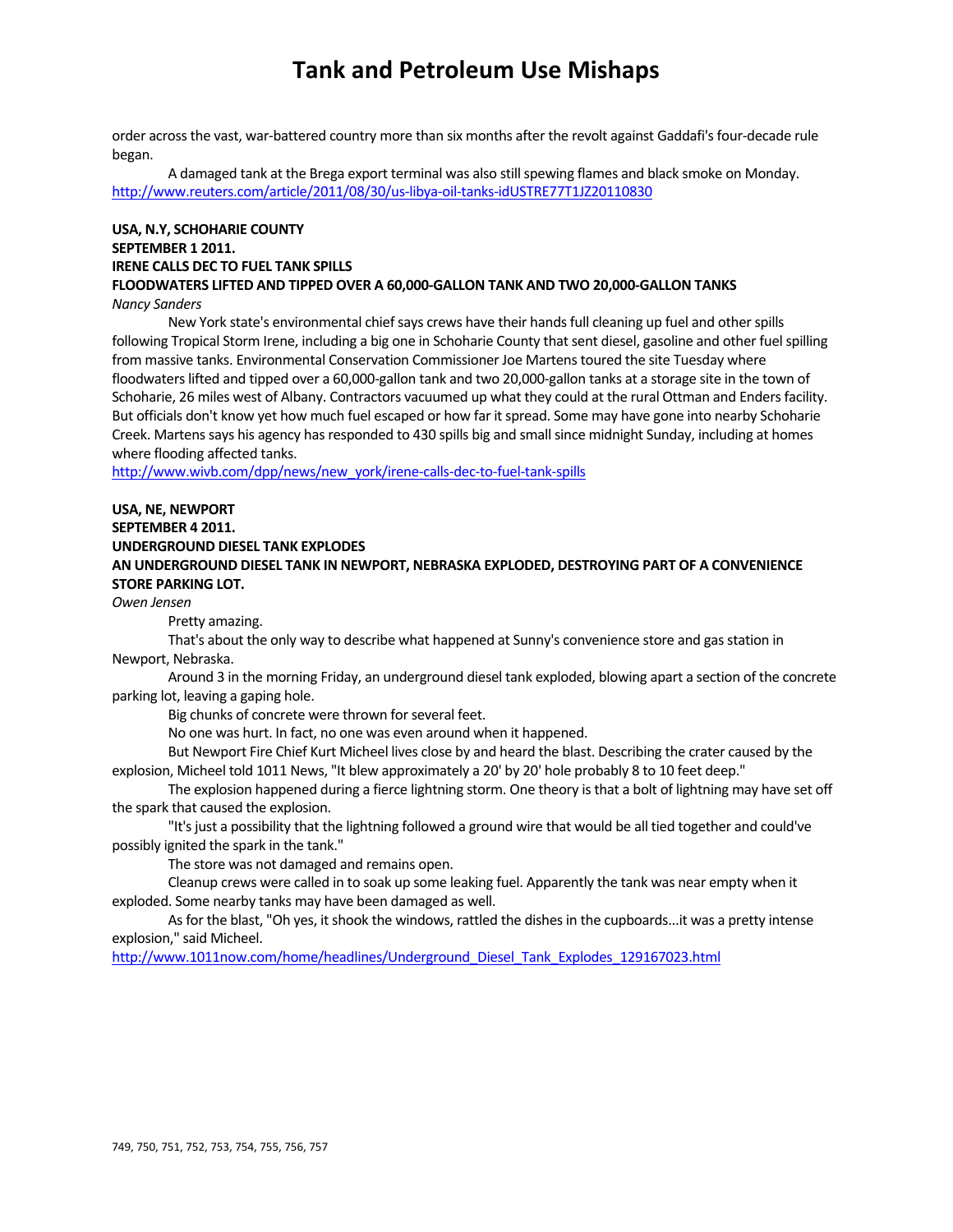### **USA, AZ, TUCSON SEPTEMBER 17 2011. FLOODING CAUSES HAZMAT SITUATION IN SOUTH SIDE JIFFY LUBE WASTE OIL PIT HOLDING THOUSANDS OF GALLONS OF OIL LEAKING.**

*Chris Holmstrom*

Torrential flooding in south Tucson caused a real mess Thursday and people are still cleaning up. Raindrops hit the South side hard and caused major flooding near 12th Avenue and Valencia.

"This is the worst I've seen it so it's pretty bad I've never been stuck before," said Alisa Alavarez, who lives near the area.

"Usually it rains really hard for a little bit and it'll stop, but it stopped for awhile and all of a sudden there's a river now," said Selena Gomez.

That river flowed from the streets to the nearby businesses. In fact, Jiffy Lube was completed flooded. Water was pouring into the pit that holds thousands of gallons of used and clean oil.

"It also went into the lobby, everywhere, not one dry spot here. The oil is going to be leaking," said Frances Guzman.

And after hours of flooding the pit ending up cresting into the streets and Hazmat crews had to lay hundreds of oil absorbent sheets throughout the area.

"We are just picking up all the oil from the top of the water before it hits the draining system because we don't want to have the draining system contaminated with oil," said Victor Martinez.

Martinez says cleaning oil on the streets in Tucson is new for him, in fact, the last time he helped get oil out of water was during the BP spill in the gulf coast.

"In all my years I've never seen anything like this to have just a little area flooded like that, that's pretty bad."

After laying out hundreds of oil absorbent pads the water finally started to recede, but it left behind debris, muck and rocks. Neighbors are just thankful things are getting back to normal.

http://www.kold.com/story/15476699/massive‐flood‐causes‐oil‐to‐leak‐into‐the‐streets

### **USA, LA, BEAUREGARD**

### **SEPTEMBER 21 2011.**

### **FIRE AT OIL TANK STORAGE SITE IN BEAUREGARD PARISH**

Fire crews worked quickly starting around 6:30am Tuesday to extinguish an oil tank fire at the Midstates Petroleum property on Hwy. 12 at Pierce Rd. west of Ragley.

"There was a flash fire," said Sgt. James Anderson, Public Information Officer for Louisiana State Police. There was "one open tank burning and three other tanks closed, " explained Ragley Fire Chief Tony Deville.

Joe Toler, Beauregard Sheriff's Office, said the flow was shut off to the tanks. Oil inside that tank did catch fire, but Deville said it was extinguished within 10 or 15 minutes.

"We didn't have to evacuate anybody. We got it out quickly enough before any problems with any homes or anything, " said Deville.

One person was injured, but was later treated and released on the scene, said Sgt. Anderson.

"We don't feel there is any danger to the public, " said Sgt. Anderson.

The Department of Environmental Qualities was also on the scene to monitor clean‐up. http://www.kplctv.com/story/15503026/oi

## **USA, AZ, TUCSON**

**SEPTEMBER 22 2011.** 

### **MT. GRAHAM FUEL SPILL CLEANED UP**

A fuel spill on Mt. Graham in the Pinaleno Mountains is being cleaned up and all contaminated material will be removed from the site.

The spill happened just before 11:00pm September 15 at the International Observatory.

A security officer noticed diesel fuel leaking from the Utility Building and pushed the safety shut‐off button, which stopped the generator and the fuel feed to it.

The housing unit for the in-line fuel filter for the generator had broken, and as fuel was being pumped from the main tank to a smaller tank that feeds the generator, it leaked through the opening in the damaged filter housing.

749, 750, 751, 752, 753, 754, 755, 756, 757 The approximately 2,550 gallons of diesel fuel exceeded the capacity of the small tank'sspill containment system and spread to the parking area in front of the Utility Building and for roughly 200 feet along Forest Road 669.